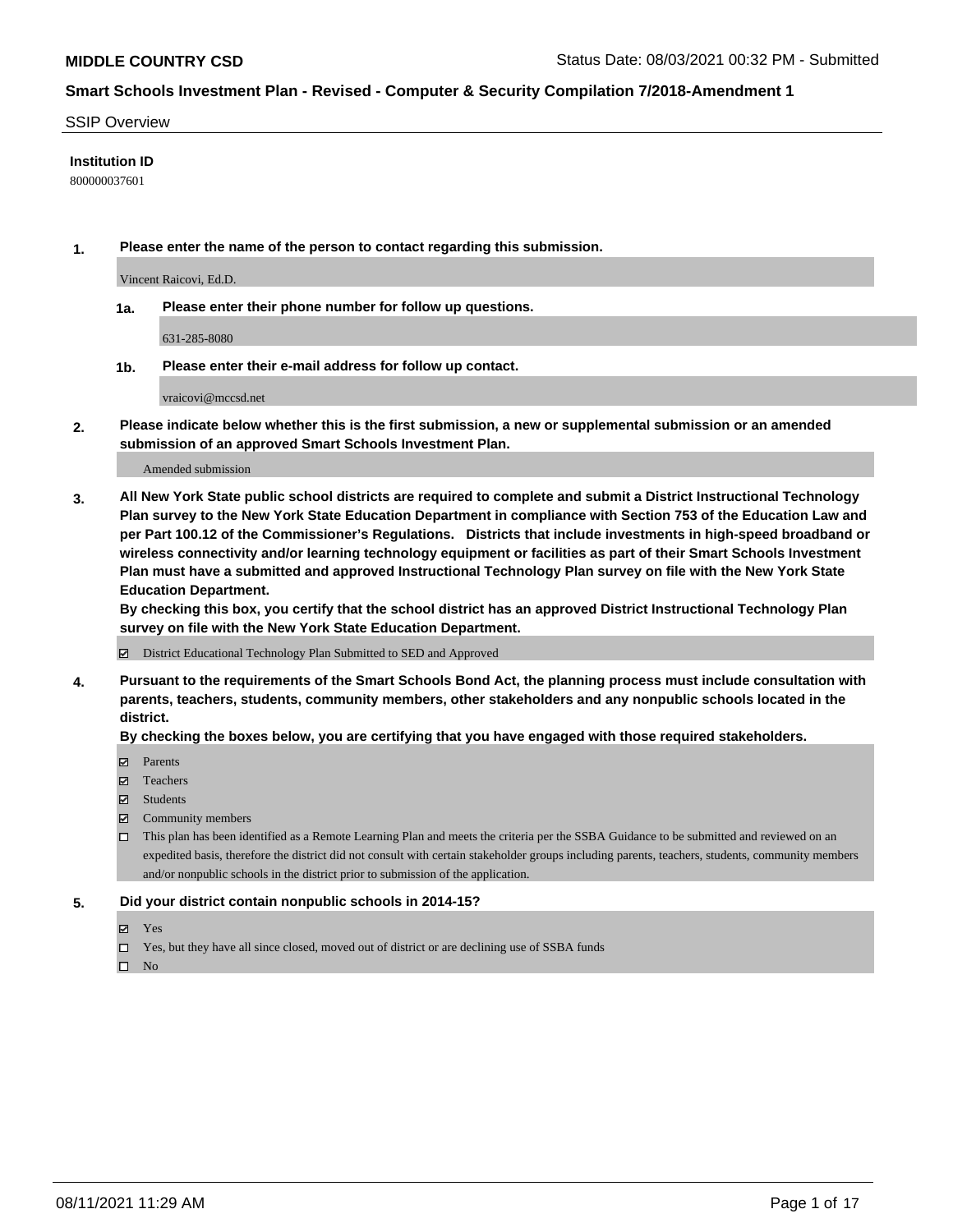#### SSIP Overview

**6. Certify that the following required steps have taken place by checking the boxes below:**

- The district developed and the school board approved a preliminary Smart Schools Investment Plan.
- $\boxtimes$  The preliminary plan was posted on the district website for at least 30 days. The district included an address to which any written comments on the plan should be sent.
- The school board conducted a hearing that enabled stakeholders to respond to the preliminary plan. This hearing may have occured as part of a normal Board meeting, but adequate notice of the event must have been provided through local media and the district website for at least two weeks prior to the meeting.
- The district prepared a final plan for school board approval and such plan has been approved by the school board.
- $\boxtimes$  The final proposed plan that has been submitted has been posted on the district's website.
- This Plan has been identified as a Remote Learning Plan and meets the criteria per the SSBA Guidance to be submitted and reviewed on an expedited basis, therefore this plan has not met certain stakeholder engagement requirements including, consulting with nonpublic schools in advance of plan submission, having the school board conduct a hearing on the plan and/or posting the plan to the district website for a minimum of 30 days. This district will post the Remote Learning Plan to the district's website upon submission of the application.
- **6a. Please upload the proposed Smart Schools Investment Plan (SSIP) that was posted on the district's website, along with any supporting materials. Note that this should be different than your recently submitted Educational Technology Survey. The Final SSIP, as approved by the School Board, should also be posted on the website and remain there during the course of the projects contained therein.**

SSIP-20180610-ComputersAndSecurity.pdf SSIP4BOE-20180620.pdf SSIP-BOE Approval-ComputersAndSecurity.pdf SSIP-Security SED Approval.pdf SSIP-LOI-Switches and Wireless-SED Approval.pdf

**6b. Enter the webpage address where the final Smart Schools Investment Plan is posted. The Plan should remain posted for the life of the included projects.**

http://www.mccsd.net/ssip

**7. Please enter an estimate of the total number of students and staff that will benefit from this Smart Schools Investment Plan based on the cumulative projects submitted to date.**

11,750

**8. An LEA/School District may partner with one or more other LEA/School Districts to form a consortium to pool Smart Schools Bond Act funds for a project that meets all other Smart School Bond Act requirements. Each school district participating in the consortium will need to file an approved Smart Schools Investment Plan for the project and submit a signed Memorandum of Understanding that sets forth the details of the consortium including the roles of each respective district.**

 $\Box$  The district plans to participate in a consortium to partner with other school district(s) to implement a Smart Schools project.

**9. Please enter the name and 6-digit SED Code for each LEA/School District participating in the Consortium.**

| <b>Partner LEA/District</b> | <b>ISED BEDS Code</b> |
|-----------------------------|-----------------------|
| (No Response)               | (No Response)         |

**10. Please upload a signed Memorandum of Understanding with all of the participating Consortium partners.**

(No Response)

**11. Your district's Smart Schools Bond Act Allocation is:**

\$8,318,342

**12. Final 2014-15 BEDS Enrollment to calculate Nonpublic Sharing Requirement**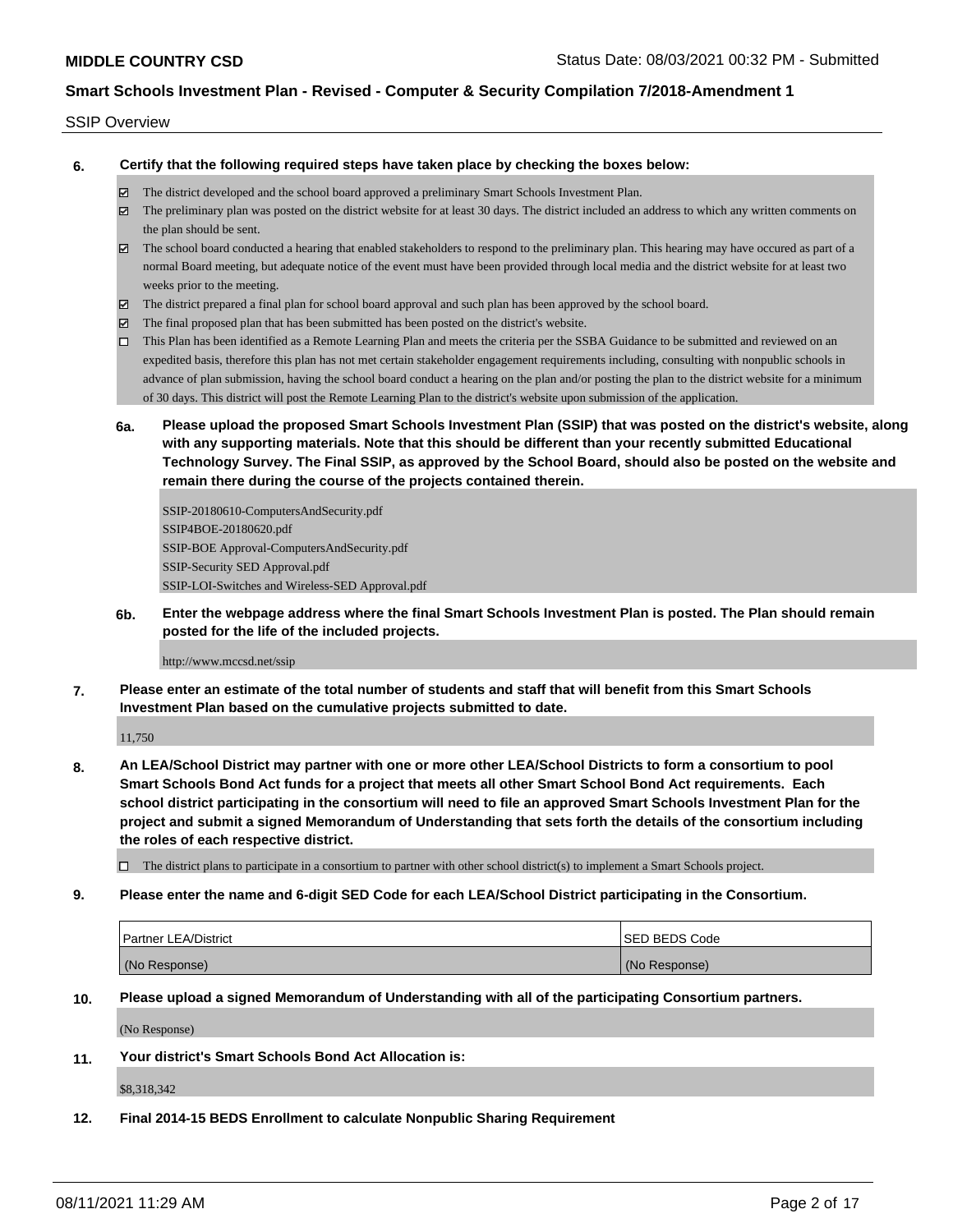SSIP Overview

|            | Public Enrollment | Nonpublic Enrollment | 'Total Enrollment | <b>Nonpublic Percentage</b> |
|------------|-------------------|----------------------|-------------------|-----------------------------|
| Enrollment | 9,664             | 127<br>' – '         | 9.791.00          | .30 <sub>2</sub>            |

**13. This table compares each category budget total, as entered in that category's page, to the total expenditures listed in the category's expenditure table. Any discrepancies between the two must be resolved before submission.**

|                                                 | <b>Sub-Allocations</b> | <b>Expenditure Totals</b> | Difference |
|-------------------------------------------------|------------------------|---------------------------|------------|
| <b>School Connectivity</b>                      | $-8,033.15$            | $-8.033.15$               | 0.00       |
| <b>Connectivity Projects for</b><br>Communities | 0.00                   | 0.00                      | 0.00       |
| Classroom Technology                            | 470,866.00             | 470,866.00                | 0.00       |
| Pre-Kindergarten Classrooms                     | 0.00                   | 0.00                      | 0.00       |
| Replace Transportable<br>Classrooms             | 0.00                   | 0.00                      | 0.00       |
| <b>High-Tech Security Features</b>              | 1,477,990.00           | 1,477,990.00              | 0.00       |
| Nonpublic Loan                                  | 0.00                   | 0.00                      | 0.00       |
| Totals:                                         | 1,940,823              | 1,940,823                 | 0          |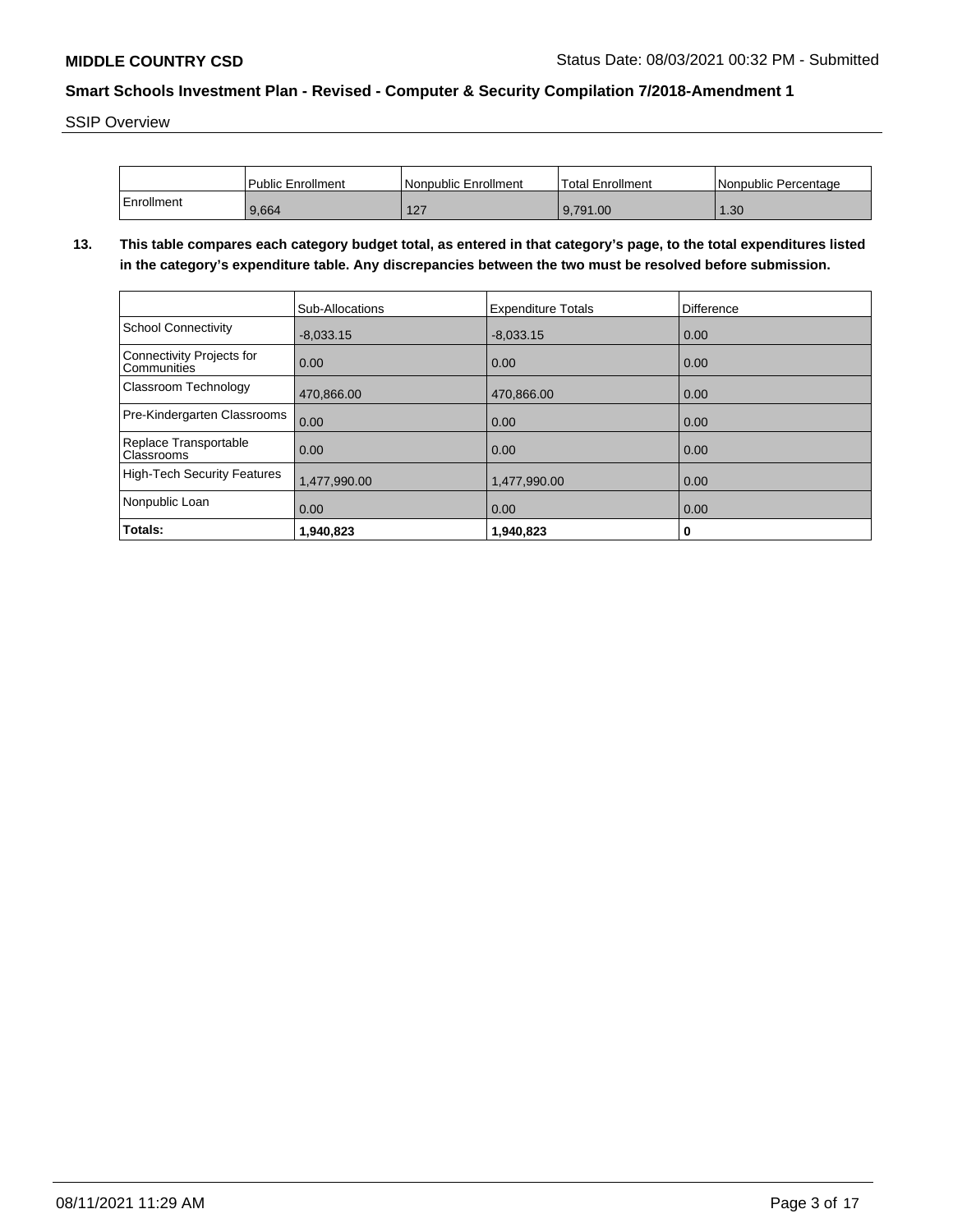School Connectivity

- **1. In order for students and faculty to receive the maximum benefit from the technology made available under the Smart Schools Bond Act, their school buildings must possess sufficient connectivity infrastructure to ensure that devices can be used during the school day. Smart Schools Investment Plans must demonstrate that:**
	- **• sufficient infrastructure that meets the Federal Communications Commission's 100 Mbps per 1,000 students standard currently exists in the buildings where new devices will be deployed, or**
	- **• is a planned use of a portion of Smart Schools Bond Act funds, or**
	- **• is under development through another funding source.**

**Smart Schools Bond Act funds used for technology infrastructure or classroom technology investments must increase the number of school buildings that meet or exceed the minimum speed standard of 100 Mbps per 1,000 students and staff within 12 months. This standard may be met on either a contracted 24/7 firm service or a "burstable" capability. If the standard is met under the burstable criteria, it must be:**

**1. Specifically codified in a service contract with a provider, and**

**2. Guaranteed to be available to all students and devices as needed, particularly during periods of high demand, such as computer-based testing (CBT) periods.**

**Please describe how your district already meets or is planning to meet this standard within 12 months of plan submission.**

(No Response)

**1a. If a district believes that it will be impossible to meet this standard within 12 months, it may apply for a waiver of this requirement, as described on the Smart Schools website. The waiver must be filed and approved by SED prior to submitting this survey.**

 $\Box$  By checking this box, you are certifying that the school district has an approved waiver of this requirement on file with the New York State Education Department.

**2. Connectivity Speed Calculator (Required). If the district currently meets the required speed, enter "Currently Met" in the last box: Expected Date When Required Speed Will be Met.**

|                  | l Number of     | Required Speed | Current Speed in | Expected Speed | Expected Date                           |
|------------------|-----------------|----------------|------------------|----------------|-----------------------------------------|
|                  | <b>Students</b> | In Mbps        | l Mbps           | to be Attained | When Required                           |
|                  |                 |                |                  |                | l Within 12 Months ISpeed Will be Met l |
| Calculated Speed | (No Response)   | 0.00           | (No Response)    | (No Response)  | (No Response)                           |

**3. Describe how you intend to use Smart Schools Bond Act funds for high-speed broadband and/or wireless connectivity projects in school buildings.**

The entries here are remaining funds after project completion.

**4. Describe the linkage between the district's District Instructional Technology Plan and how the proposed projects will improve teaching and learning. (There should be a link between your response to this question and your responses to Question 1 in Section IV - NYSED Initiatives Alignment: "Explain how the district use of instructional technology will serve as a part of a comprehensive and sustained effort to support rigorous academic standards attainment and performance improvement for students."** 

**Your answer should also align with your answers to the questions in Section II - Strategic Technology Planning and the associated Action Steps in Section III - Action Plan.)**

(No Response)

**5. If the district wishes to have students and staff access the Internet from wireless devices within the school building, or in close proximity to it, it must first ensure that it has a robust Wi-Fi network in place that has sufficient bandwidth to meet user demand.**

**Please describe how you have quantified this demand and how you plan to meet this demand.**

(No Response)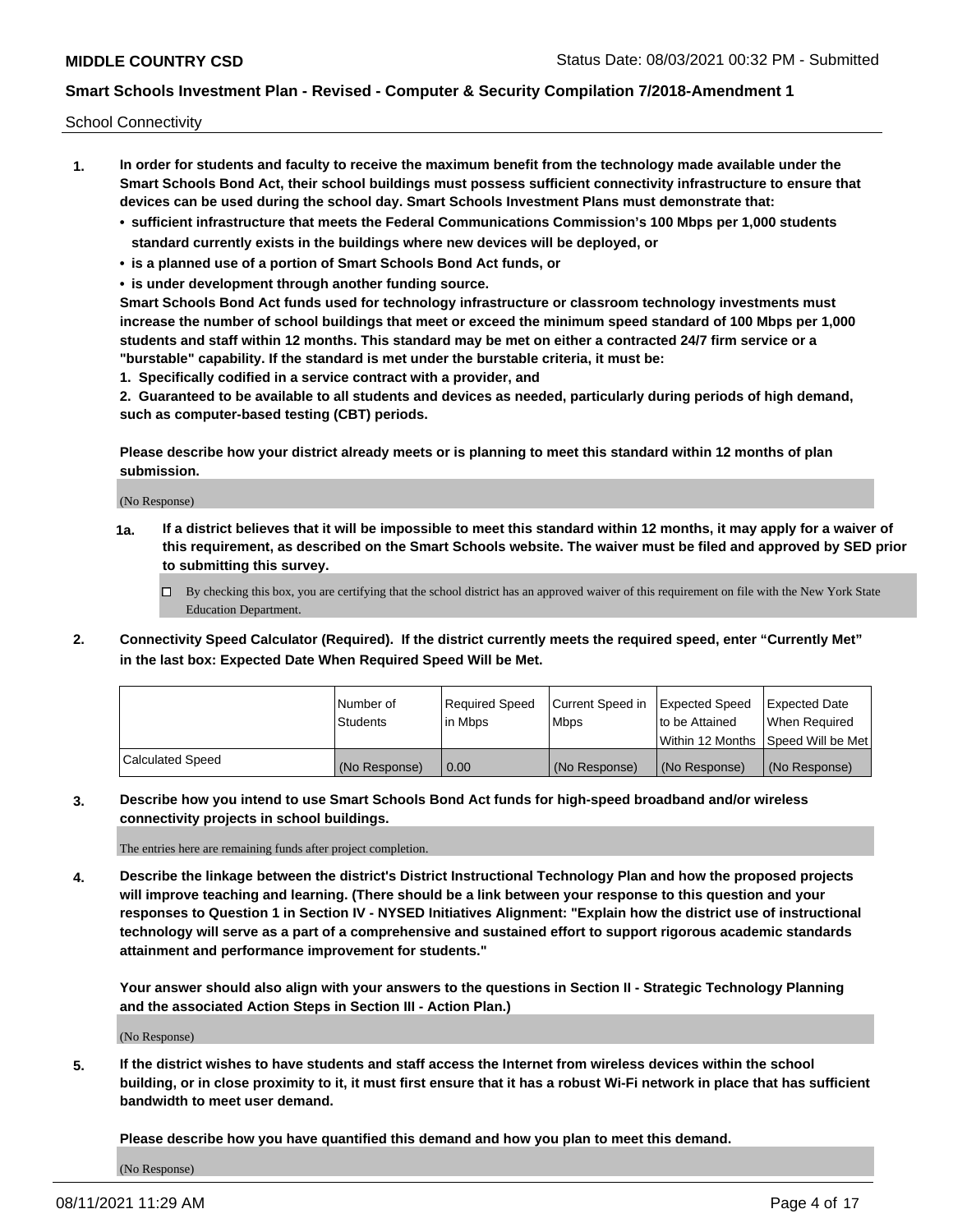School Connectivity

**6. Smart Schools plans with any expenditures in the School Connectivity category require a project number from the Office of Facilities Planning. Districts must submit an SSBA LOI and receive project numbers prior to submitting the SSIP. As indicated on the LOI, some projects may be eligible for a streamlined review and will not require a building permit.**

**Please indicate on a separate row each project number given to you by the Office of Facilities Planning.**

| Project Number        |  |
|-----------------------|--|
| 58-02-11-06-7-999-BA2 |  |

**7. Certain high-tech security and connectivity infrastructure projects may be eligible for an expedited review process as determined by the Office of Facilities Planning.**

**Was your project deemed eligible for streamlined review?**

Yes

**7a. Districts that choose the Streamlined Review Process will be required to certify that they have reviewed all installations with their licensed architect or engineer of record and provide that person's name and license number. The licensed professional must review the products and proposed method of installation prior to implementation and review the work during and after completion in order to affirm that the work was codecompliant, if requested.**

 $\boxtimes$  I certify that I have reviewed all installations with a licensed architect or engineer of record.

**8. Include the name and license number of the architect or engineer of record.**

| Name        | License Number |
|-------------|----------------|
| Joseph Mile | 2977<br>2011 L |

**9. Public Expenditures – Loanable (Counts toward the nonpublic loan calculation)**

| Select the allowable expenditure type.      | <b>PUBLIC</b> Items to be | Quantity             | Cost Per Item    | <b>Total Cost</b> |
|---------------------------------------------|---------------------------|----------------------|------------------|-------------------|
| Repeat to add another item under each type. | Purchased                 |                      |                  |                   |
| (No Response)                               | (No Response)             | l (No<br>l Response) | (No<br>Response) | $\overline{0.00}$ |
|                                             |                           |                      | 0.00             |                   |

#### **10. Public Expenditures – Non-Loanable (Does not count toward nonpublic loan calculation)**

| Select the allowable expenditure<br>type.<br>Repeat to add another item under | <b>PUBLIC</b> Items to be purchased                                               | Quantity | Cost per Item | <b>Total Cost</b> |
|-------------------------------------------------------------------------------|-----------------------------------------------------------------------------------|----------|---------------|-------------------|
|                                                                               |                                                                                   |          |               |                   |
| each type.                                                                    |                                                                                   |          |               |                   |
| <b>Connections/Components</b>                                                 | Remaining funds after project<br>completion - Initial Fiber                       | -1       | 1.211.94      | $-1.211.94$       |
| Network/Access Costs                                                          | Remaining funds after project<br>completion - Initial Chromebooks and<br>Wireless | -1       | 412.50        | $-412.50$         |
| Network/Access Costs                                                          | Remaining funds after project<br>completion - MDF Switches                        | -1       | 83.96         | $-83.96$          |
| <b>Connections/Components</b>                                                 | Remaining funds after project                                                     | -1       | 6,324.75      | $-6,324.75$       |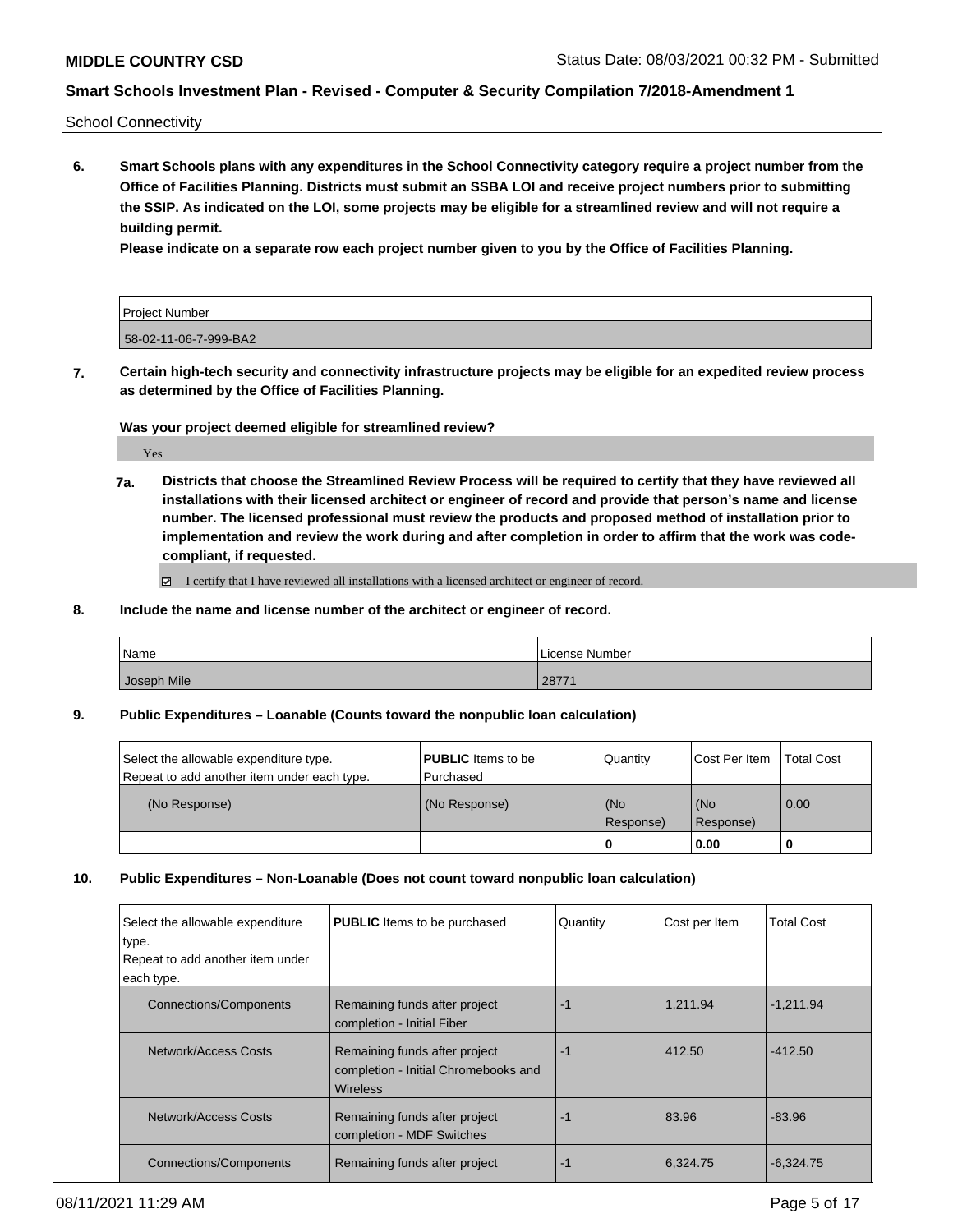School Connectivity

| Select the allowable expenditure<br>type.<br>Repeat to add another item under<br>each type. | <b>PUBLIC</b> Items to be purchased | Quantity | Cost per Item | <b>Total Cost</b> |
|---------------------------------------------------------------------------------------------|-------------------------------------|----------|---------------|-------------------|
|                                                                                             | completion - MDF Switches           |          |               |                   |
|                                                                                             |                                     | -4       | 8,033.15      | $-8,033$          |

### **11. Final 2014-15 BEDS Enrollment to calculate Nonpublic Sharing Requirement (no changes allowed.)**

|            | Public Enrollment | l Nonpublic Enrollment | <b>Total Enrollment</b> | I Nonpublic Percentage |
|------------|-------------------|------------------------|-------------------------|------------------------|
| Enrollment | 9,664             | 127<br>╶               | 9.791.00                | .30 <sub>1</sub>       |

### **12. Total Public Budget - Loanable (Counts toward the nonpublic loan calculation)**

|                                                 | Public Allocations | <b>Estimated Nonpublic Loan</b><br>Amount | <b>Estimated Total Sub-Allocations</b> |
|-------------------------------------------------|--------------------|-------------------------------------------|----------------------------------------|
| Network/Access Costs                            | (No Response)      | 0.00                                      | 0.00                                   |
| School Internal Connections and  <br>Components | (No Response)      | 0.00                                      | 0.00                                   |
| <b>Other</b>                                    | (No Response)      | 0.00                                      | 0.00                                   |
| Totals:                                         | 0.00               | 0                                         |                                        |

### **13. Total Public Budget – Non-Loanable (Does not count toward the nonpublic loan calculation)**

|                                            | Sub-          |
|--------------------------------------------|---------------|
|                                            | Allocation    |
| Network/Access Costs                       | $-496.46$     |
| <b>Outside Plant Costs</b>                 | (No Response) |
| School Internal Connections and Components | $-7,536.69$   |
| Professional Services                      | (No Response) |
| Testing                                    | (No Response) |
| <b>Other Upfront Costs</b>                 | (No Response) |
| <b>Other Costs</b>                         | (No Response) |
| Totals:                                    | $-8,033.15$   |

### **14. School Connectivity Totals**

|                          | Total Sub-Allocations |
|--------------------------|-----------------------|
| Total Loanable Items     | 0.00                  |
| Total Non-Ioanable Items | $-8,033.15$           |
| Totals:                  | $-8,033$              |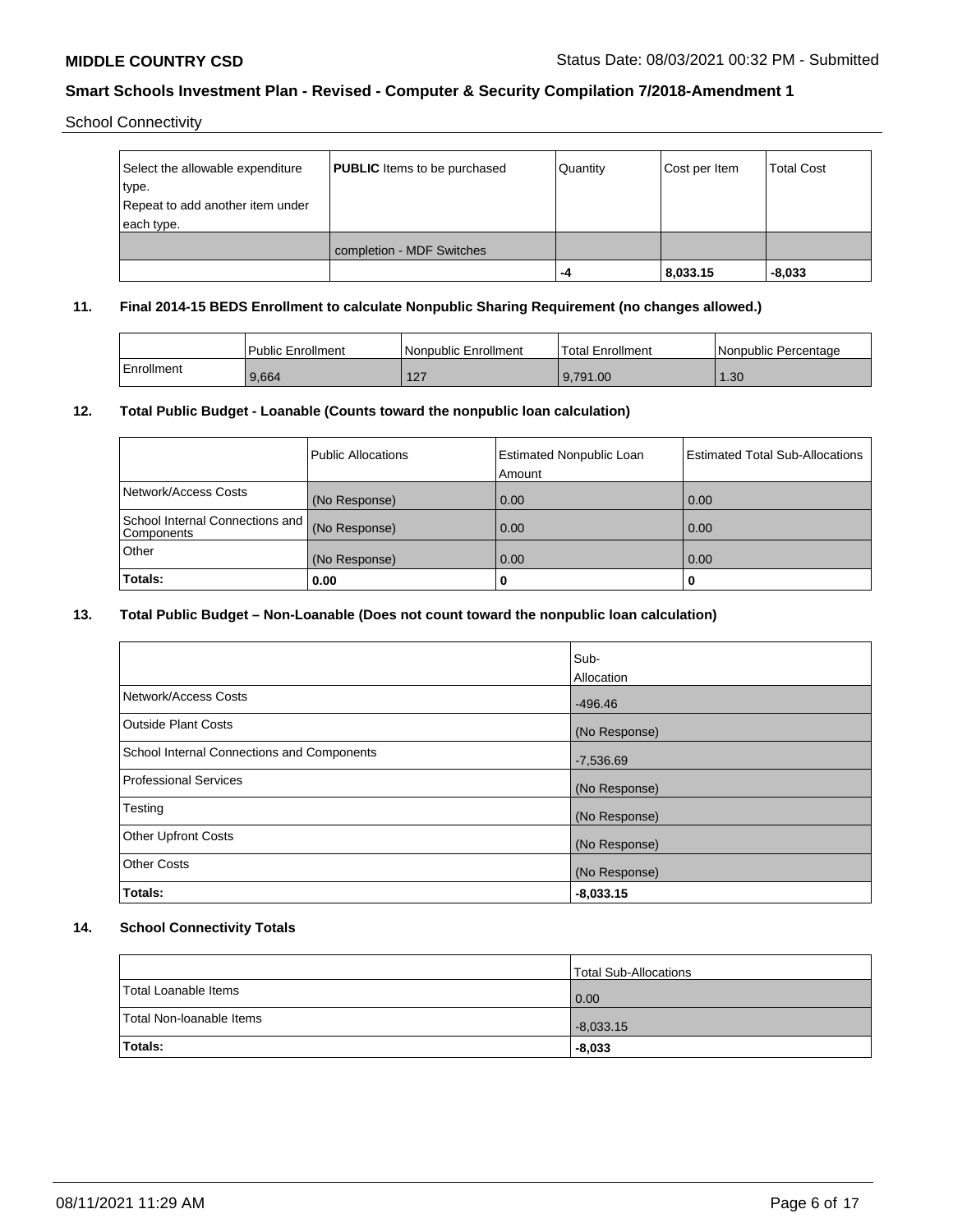Community Connectivity (Broadband and Wireless)

**1. Describe how you intend to use Smart Schools Bond Act funds for high-speed broadband and/or wireless connectivity projects in the community.**

(No Response)

**2. Please describe how the proposed project(s) will promote student achievement and increase student and/or staff access to the Internet in a manner that enhances student learning and/or instruction outside of the school day and/or school building.**

(No Response)

**3. Community connectivity projects must comply with all the necessary local building codes and regulations (building and related permits are not required prior to plan submission).**

 $\Box$  I certify that we will comply with all the necessary local building codes and regulations.

**4. Please describe the physical location of the proposed investment.**

(No Response)

**5. Please provide the initial list of partners participating in the Community Connectivity Broadband Project, along with their Federal Tax Identification (Employer Identification) number.**

| <b>Project Partners</b> | l Federal ID # |
|-------------------------|----------------|
| (No Response)           | (No Response)  |

**6. Please detail the type, quantity, per unit cost and total cost of the eligible items under each sub-category.**

| Select the allowable expenditure | Item to be purchased | Quantity      | Cost per Item | <b>Total Cost</b> |
|----------------------------------|----------------------|---------------|---------------|-------------------|
| type.                            |                      |               |               |                   |
| Repeat to add another item under |                      |               |               |                   |
| each type.                       |                      |               |               |                   |
| (No Response)                    | (No Response)        | (No Response) | (No Response) | 0.00              |
|                                  |                      | o             | 0.00          |                   |

**7. If you are submitting an allocation for Community Connectivity, complete this table.**

**Note that the calculated Total at the bottom of the table must equal the Total allocation for this category that you entered in the SSIP Overview overall budget.**

|                                    | Sub-Allocation |
|------------------------------------|----------------|
| Network/Access Costs               | (No Response)  |
| Outside Plant Costs                | (No Response)  |
| <b>Tower Costs</b>                 | (No Response)  |
| <b>Customer Premises Equipment</b> | (No Response)  |
| <b>Professional Services</b>       | (No Response)  |
| Testing                            | (No Response)  |
| <b>Other Upfront Costs</b>         | (No Response)  |
| <b>Other Costs</b>                 | (No Response)  |
| Totals:                            | 0.00           |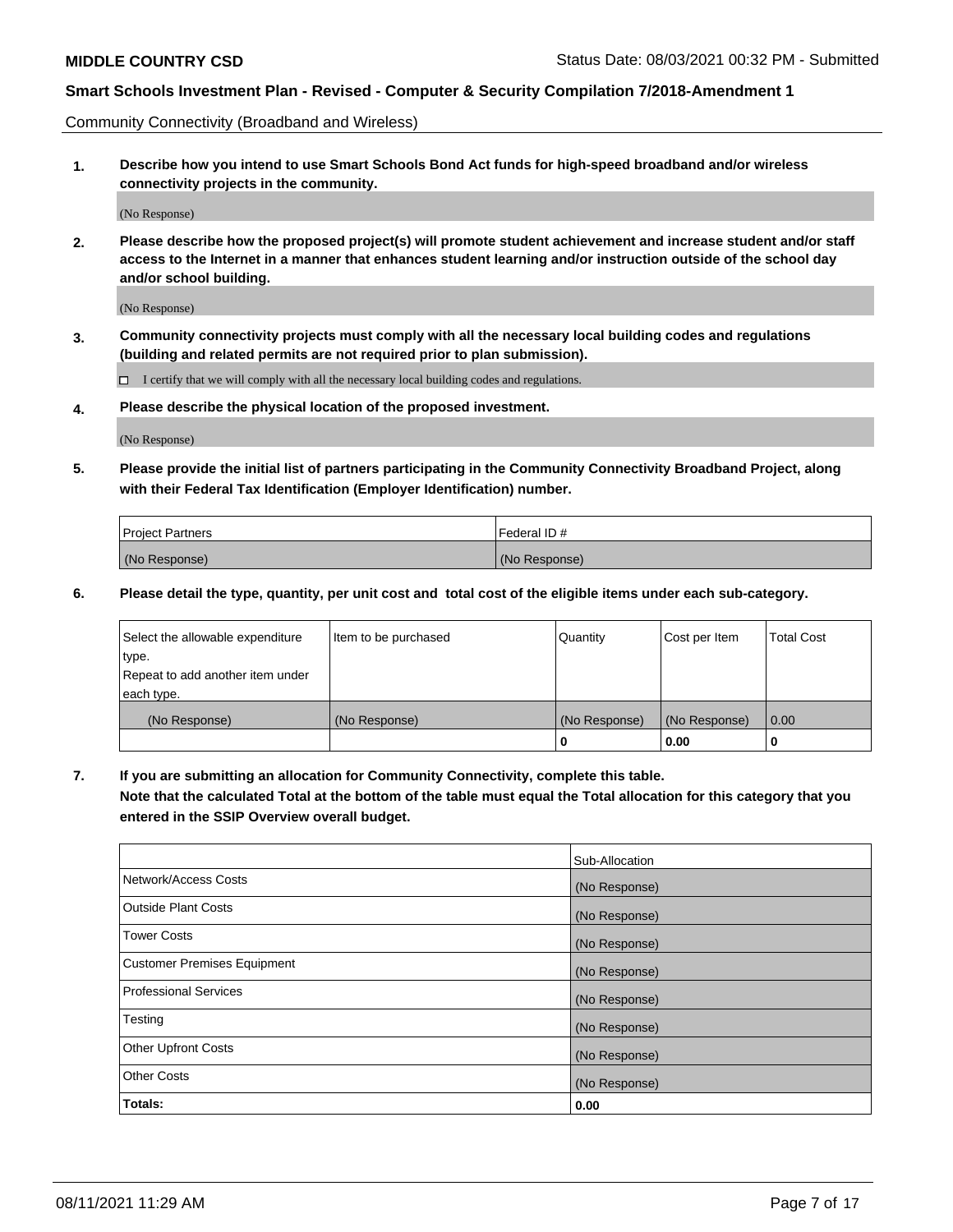#### Classroom Learning Technology

**1. In order for students and faculty to receive the maximum benefit from the technology made available under the Smart Schools Bond Act, their school buildings must possess sufficient connectivity infrastructure to ensure that devices can be used during the school day. Smart Schools Investment Plans must demonstrate that sufficient infrastructure that meets the Federal Communications Commission's 100 Mbps per 1,000 students standard currently exists in the buildings where new devices will be deployed, or is a planned use of a portion of Smart Schools Bond Act funds, or is under development through another funding source. Smart Schools Bond Act funds used for technology infrastructure or classroom technology investments must increase the number of school buildings that meet or exceed the minimum speed standard of 100 Mbps per 1,000 students and staff within 12 months. This standard may be met on either a contracted 24/7 firm service or a "burstable" capability. If the standard is met under the burstable criteria, it must be:**

**1. Specifically codified in a service contract with a provider, and**

**2. Guaranteed to be available to all students and devices as needed, particularly during periods of high demand, such as computer-based testing (CBT) periods.**

**Please describe how your district already meets or is planning to meet this standard within 12 months of plan submission.**

(No Response)

- **1a. If a district believes that it will be impossible to meet this standard within 12 months, it may apply for a waiver of this requirement, as described on the Smart Schools website. The waiver must be filed and approved by SED prior to submitting this survey.**
	- By checking this box, you are certifying that the school district has an approved waiver of this requirement on file with the New York State Education Department.
- **2. Connectivity Speed Calculator (Required). If the district currently meets the required speed, enter "Currently Met" in the last box: Expected Date When Required Speed Will be Met.**

|                  | l Number of     | Required Speed | Current Speed in | <b>Expected Speed</b> | <b>Expected Date</b>                |
|------------------|-----------------|----------------|------------------|-----------------------|-------------------------------------|
|                  | <b>Students</b> | l in Mbps      | l Mbps           | to be Attained        | When Required                       |
|                  |                 |                |                  |                       | Within 12 Months  Speed Will be Met |
| Calculated Speed | (No Response)   | 0.00           | (No Response)    | l (No Response)       | (No Response)                       |

**3. If the district wishes to have students and staff access the Internet from wireless devices within the school building, or in close proximity to it, it must first ensure that it has a robust Wi-Fi network in place that has sufficient bandwidth to meet user demand.**

**Please describe how you have quantified this demand and how you plan to meet this demand.**

(No Response)

**4. All New York State public school districts are required to complete and submit an Instructional Technology Plan survey to the New York State Education Department in compliance with Section 753 of the Education Law and per Part 100.12 of the Commissioner's Regulations.**

**Districts that include educational technology purchases as part of their Smart Schools Investment Plan must have a submitted and approved Instructional Technology Plan survey on file with the New York State Education Department.**

- By checking this box, you are certifying that the school district has an approved Instructional Technology Plan survey on file with the New York State Education Department.
- **5. Describe the devices you intend to purchase and their compatibility with existing or planned platforms or systems. Specifically address the adequacy of each facility's electrical, HVAC and other infrastructure necessary to install and support the operation of the planned technology.**

The negative entries here are remaining funds after project completion.

The amendment items provide for the purchase of additional Chromebooks, Desktop Computers, and Digital Whiteboards to replace SMART Boards that are 10+ years old.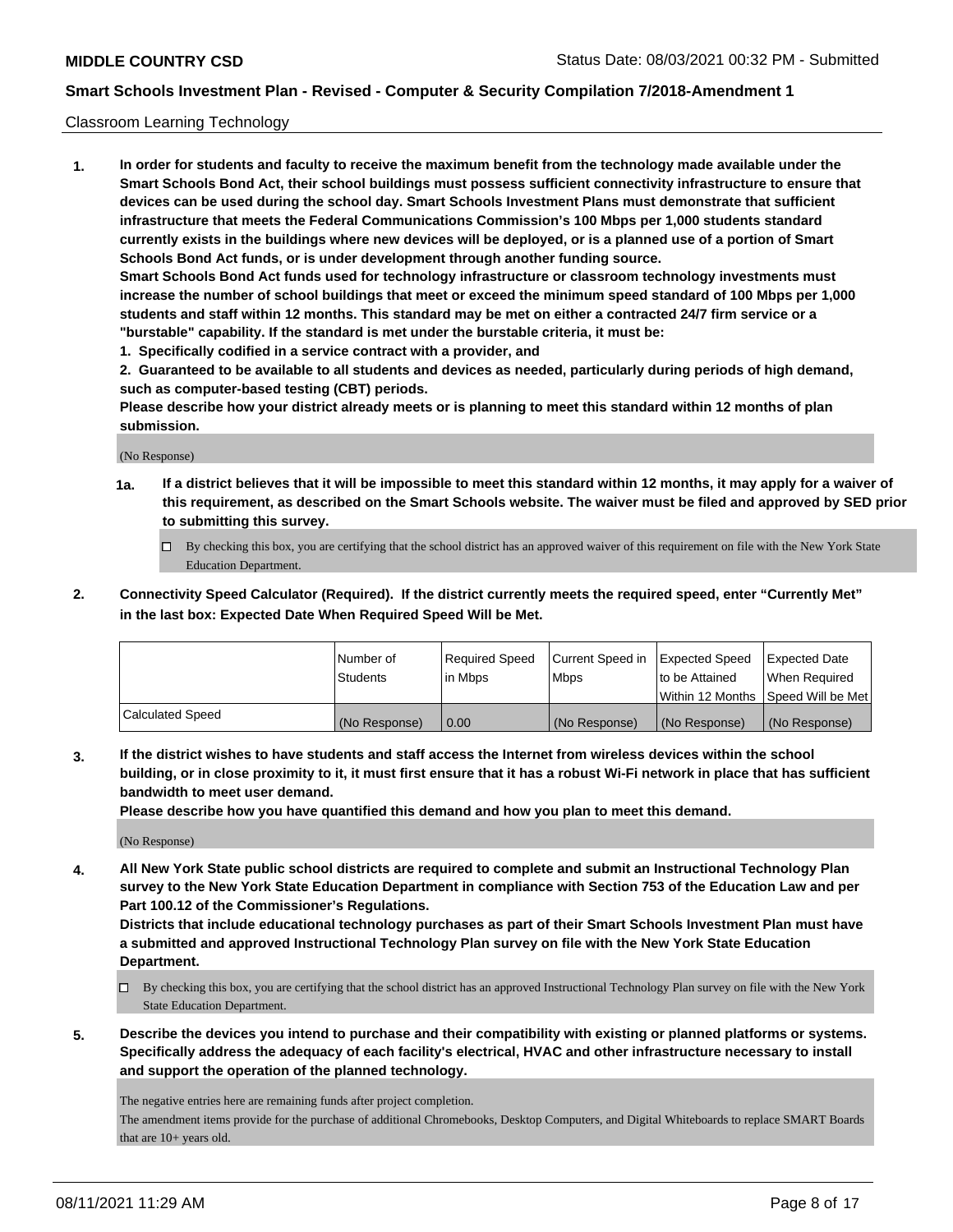#### Classroom Learning Technology

- **6. Describe how the proposed technology purchases will:**
	- **> enhance differentiated instruction;**
	- **> expand student learning inside and outside the classroom;**
	- **> benefit students with disabilities and English language learners; and**
	- **> contribute to the reduction of other learning gaps that have been identified within the district.**

**The expectation is that districts will place a priority on addressing the needs of students who struggle to succeed in a rigorous curriculum. Responses in this section should specifically address this concern and align with the district's Instructional Technology Plan (in particular Question 2 of E. Curriculum and Instruction: "Does the district's instructional technology plan address the needs of students with disabilities to ensure equitable access to instruction, materials and assessments?" and Question 3 of the same section: "Does the district's instructional technology plan address the provision of assistive technology specifically for students with disabilities to ensure access to and participation in the general curriculum?")**

**In addition, describe how the district ensures equitable access to instruction, materials and assessments and participation in the general curriculum for both SWD and English Language Learners/Multilingual Learners (ELL/MLL) students.**

**Please note: If this plan has been identified as a Remote Learning Plan to be submitted and reviewed on an expedited basis, the district should explain how this plan will facilitate remote and hybrid learning, in lieu of responding to the question above.**

(No Response)

**7. Where appropriate, describe how the proposed technology purchases will enhance ongoing communication with parents and other stakeholders and help the district facilitate technology-based regional partnerships, including distance learning and other efforts.**

(No Response)

**8. Describe the district's plan to provide professional development to ensure that administrators, teachers and staff can employ the technology purchased to enhance instruction successfully.**

**Note: This response should be aligned and expanded upon in accordance with your district's response to Question 1 of F. Professional Development of your Instructional Technology Plan: "Please provide a summary of professional development offered to teachers and staff, for the time period covered by this plan, to support technology to enhance teaching and learning. Please include topics, audience and method of delivery within your summary."**

**Please note: If this plan has been identified as a Remote Learning Plan to be submitted and reviewed on an expedited basis, the district should provide a statement confirming that the district has provided or will provide professional development on these devices to its staff, in lieu of responding to the question above.**

(No Response)

- **9. Districts must contact one of the SUNY/CUNY teacher preparation programs listed on the document on the left side of the page that supplies the largest number of the district's new teachers to request advice on innovative uses and best practices at the intersection of pedagogy and educational technology.**
	- $\boxtimes$  By checking this box, you certify that you have contacted the SUNY/CUNY teacher preparation program that supplies the largest number of your new teachers to request advice on these issues.

#### **9a. Please enter the name of the SUNY or CUNY Institution that you contacted.**

SUNY Oneonta

**9b. Enter the primary Institution phone number.**

607-436-2613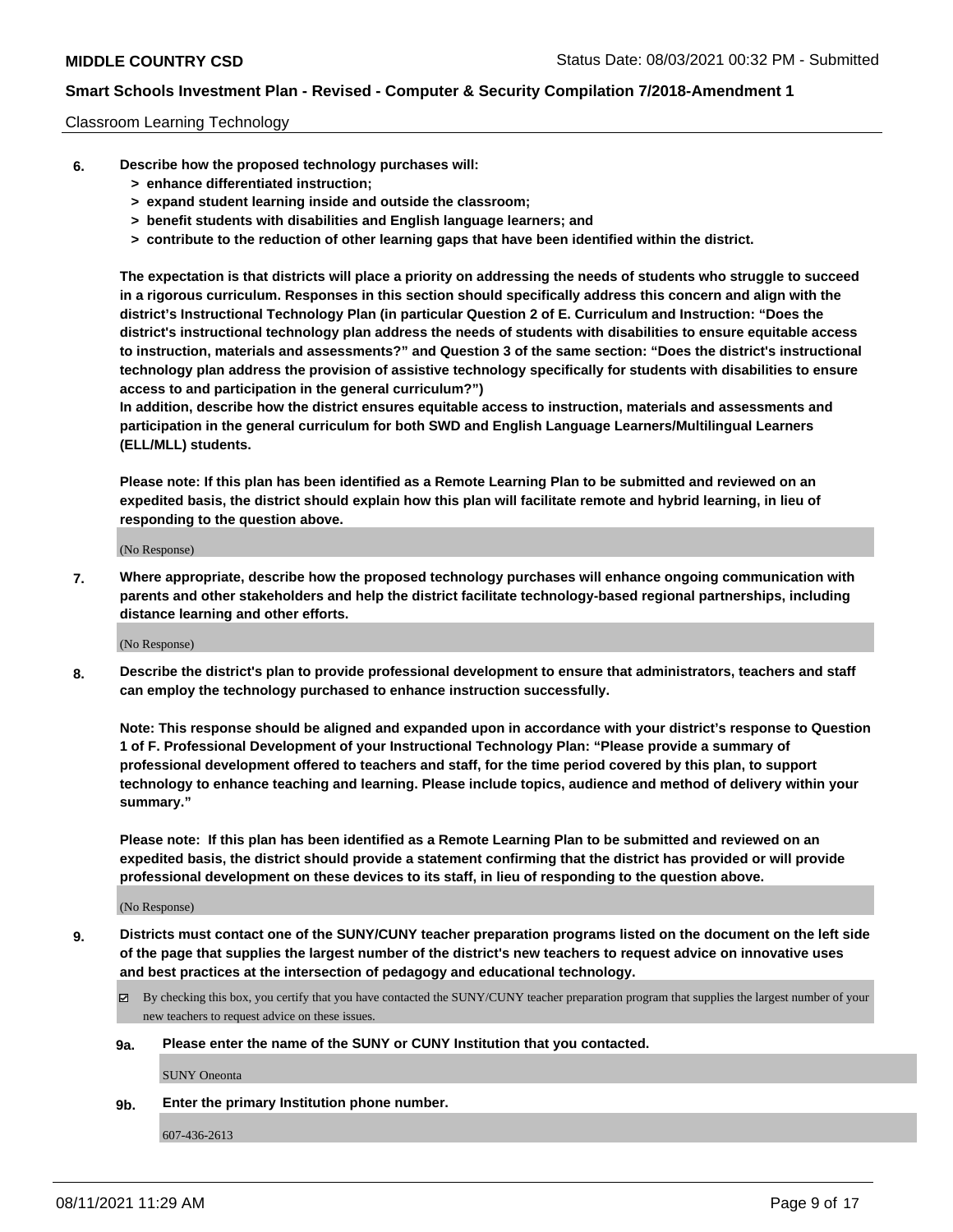Classroom Learning Technology

**9c. Enter the name of the contact person with whom you consulted and/or will be collaborating with on innovative uses of technology and best practices.**

Paul Bischoff

**10. To ensure the sustainability of technology purchases made with Smart Schools funds, districts must demonstrate a long-term plan to maintain and replace technology purchases supported by Smart Schools Bond Act funds. This sustainability plan shall demonstrate a district's capacity to support recurring costs of use that are ineligible for Smart Schools Bond Act funding such as device maintenance, technical support, Internet and wireless fees, maintenance of hotspots, staff professional development, building maintenance and the replacement of incidental items. Further, such a sustainability plan shall include a long-term plan for the replacement of purchased devices and equipment at the end of their useful life with other funding sources.**

 $\Box$  By checking this box, you certify that the district has a sustainability plan as described above.

**11. Districts must ensure that devices purchased with Smart Schools Bond funds will be distributed, prepared for use, maintained and supported appropriately. Districts must maintain detailed device inventories in accordance with generally accepted accounting principles.**

By checking this box, you certify that the district has a distribution and inventory management plan and system in place.

**12. Please detail the type, quantity, per unit cost and total cost of the eligible items under each sub-category.**

| Select the allowable expenditure<br>type.<br>Repeat to add another item under<br>each type. | Iltem to be Purchased                                                        | Quantity | Cost per Item | <b>Total Cost</b> |
|---------------------------------------------------------------------------------------------|------------------------------------------------------------------------------|----------|---------------|-------------------|
| <b>Laptop Computers</b>                                                                     | Chromebooks - Includes device,<br>Google and GoGuardian License, and<br>Case | 710      | 380.00        | 269,800.00        |
| <b>Desktop Computers</b>                                                                    | <b>Desktop Computers</b>                                                     | 60       | 1,100.00      | 66,000.00         |
| Interactive Whiteboards                                                                     | Dell Interactive Whiteboards                                                 | 50       | 2.702.00      | 135,100.00        |
| <b>Desktop Computers</b>                                                                    | <b>Rounding Adjustment</b>                                                   | -1       | 34.00         | $-34.00$          |
|                                                                                             |                                                                              | 819      | 4,216.00      | 470,866           |

### **13. Final 2014-15 BEDS Enrollment to calculate Nonpublic Sharing Requirement (no changes allowed.)**

|            | l Public Enrollment | Nonpublic Enrollment | <b>Total Enrollment</b> | Nonpublic<br>l Percentage |
|------------|---------------------|----------------------|-------------------------|---------------------------|
| Enrollment | 9,664               | 127                  | 9,791.00                | 1.30                      |

#### **14. If you are submitting an allocation for Classroom Learning Technology complete this table.**

|                         | Public School Sub-Allocation | <b>Estimated Nonpublic Loan</b><br>Amount<br>(Based on Percentage Above) | <b>Estimated Total Public and</b><br>Nonpublic Sub-Allocation |
|-------------------------|------------------------------|--------------------------------------------------------------------------|---------------------------------------------------------------|
| Interactive Whiteboards | 135,100.00                   | 0.00                                                                     | 135,100.00                                                    |
| Computer Servers        | 0.00                         | 0.00                                                                     | 0.00                                                          |
| Desktop Computers       | 65,966.00                    | 0.00                                                                     | 65.966.00                                                     |
| Laptop Computers        | 269,800.00                   | 0.00                                                                     | 269,800.00                                                    |
| <b>Tablet Computers</b> | 0.00                         | 0.00                                                                     | 0.00                                                          |
| Other Costs             | 0.00                         | 0.00                                                                     | 0.00                                                          |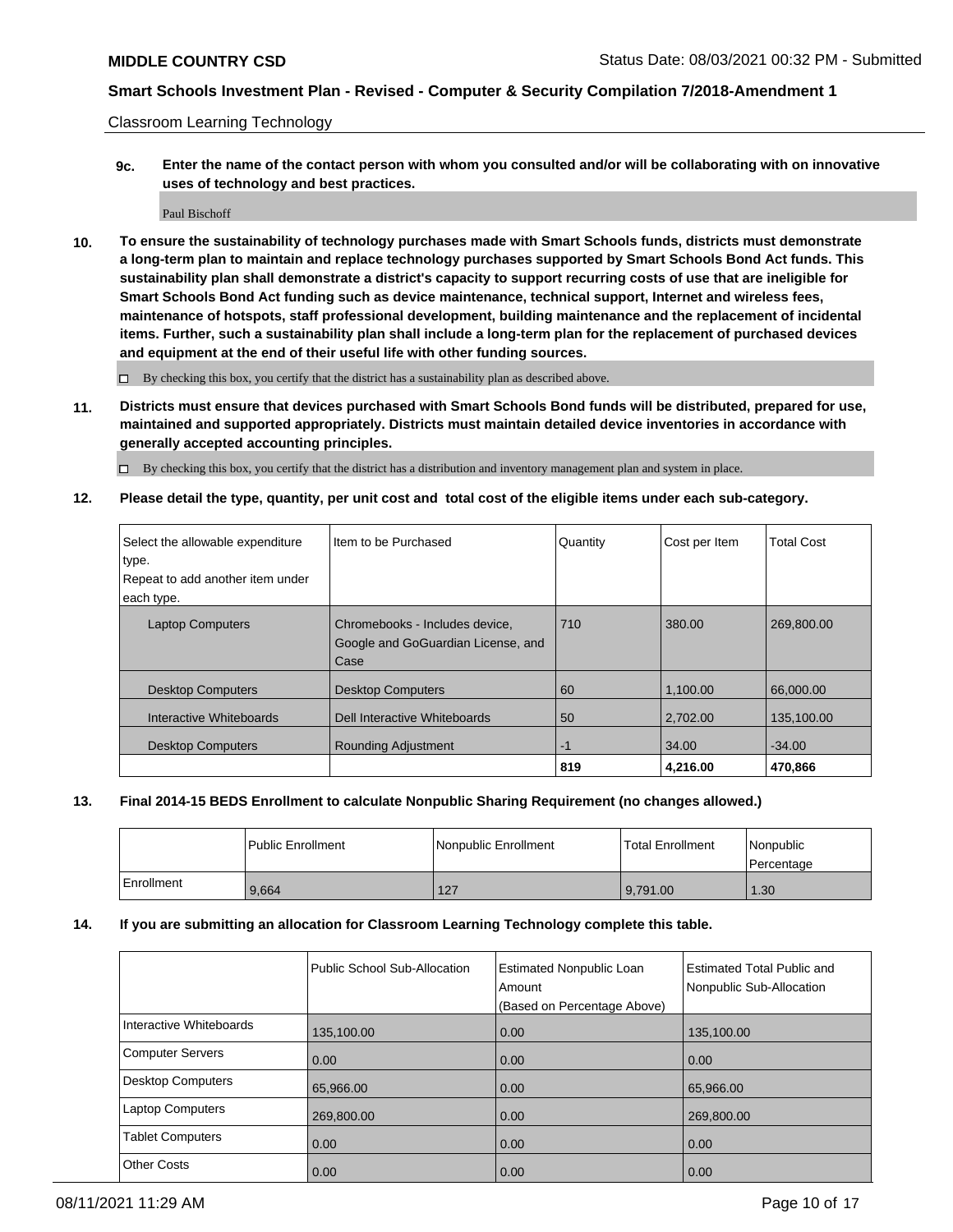Classroom Learning Technology

|         | Public School Sub-Allocation | <b>Estimated Nonpublic Loan</b><br>l Amount<br>(Based on Percentage Above) | <b>Estimated Total Public and</b><br>Nonpublic Sub-Allocation |
|---------|------------------------------|----------------------------------------------------------------------------|---------------------------------------------------------------|
| Totals: | 470,866.00                   | 0                                                                          | 470.866                                                       |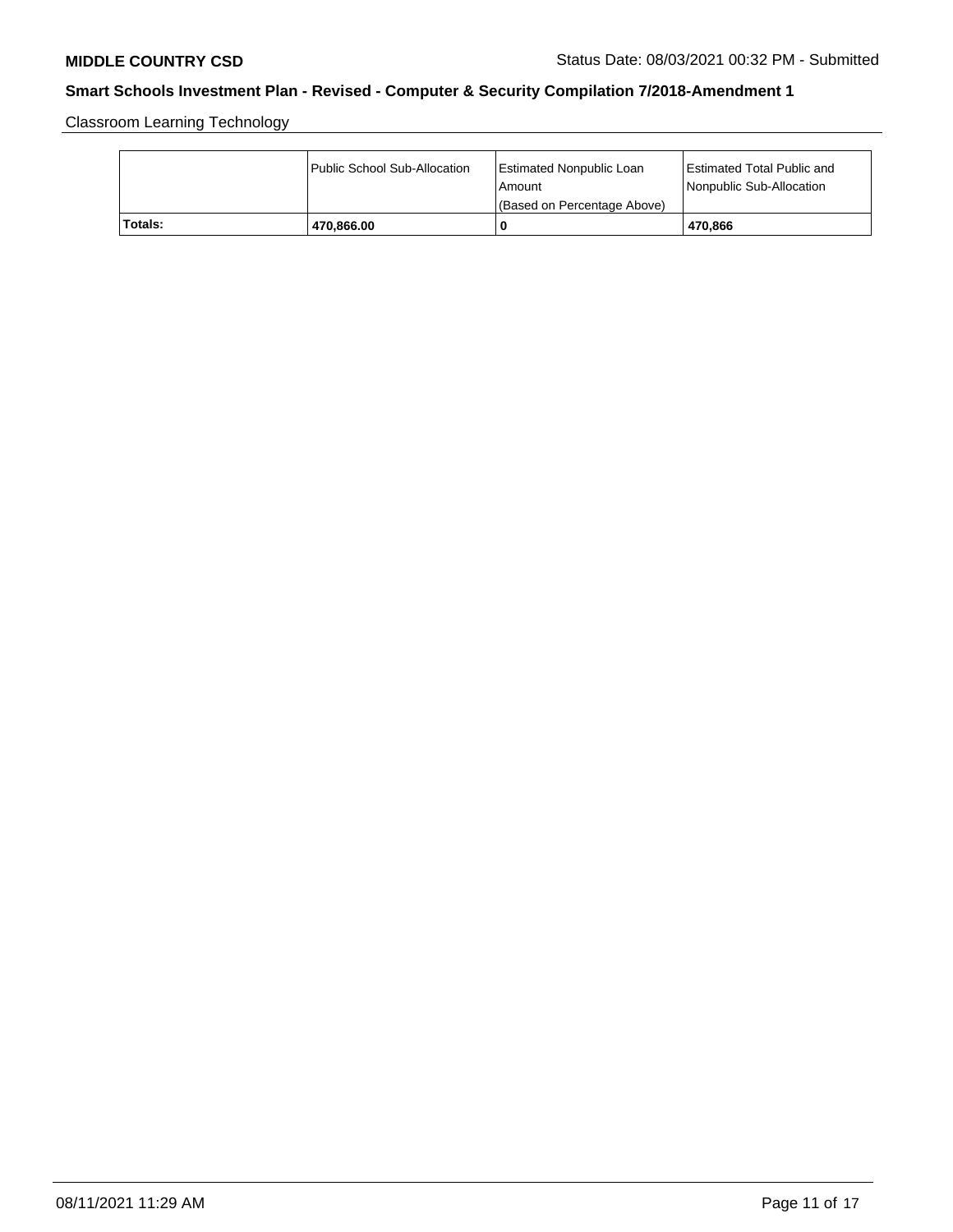#### Pre-Kindergarten Classrooms

**1. Provide information regarding how and where the district is currently serving pre-kindergarten students and justify the need for additional space with enrollment projections over 3 years.**

(No Response)

- **2. Describe the district's plan to construct, enhance or modernize education facilities to accommodate prekindergarten programs. Such plans must include:**
	- **Specific descriptions of what the district intends to do to each space;**
	- **An affirmation that new pre-kindergarten classrooms will contain a minimum of 900 square feet per classroom;**
	- **The number of classrooms involved;**
	- **The approximate construction costs per classroom; and**
	- **Confirmation that the space is district-owned or has a long-term lease that exceeds the probable useful life of the improvements.**

(No Response)

**3. Smart Schools Bond Act funds may only be used for capital construction costs. Describe the type and amount of additional funds that will be required to support ineligible ongoing costs (e.g. instruction, supplies) associated with any additional pre-kindergarten classrooms that the district plans to add.**

(No Response)

**4. All plans and specifications for the erection, repair, enlargement or remodeling of school buildings in any public school district in the State must be reviewed and approved by the Commissioner. Districts that plan capital projects using their Smart Schools Bond Act funds will undergo a Preliminary Review Process by the Office of Facilities Planning.**

**Please indicate on a separate row each project number given to you by the Office of Facilities Planning.**

| Project Number |  |
|----------------|--|
| (No Response)  |  |
|                |  |

**5. Please detail the type, quantity, per unit cost and total cost of the eligible items under each sub-category.**

| Select the allowable expenditure | Item to be purchased | Quantity      | Cost per Item | <b>Total Cost</b> |
|----------------------------------|----------------------|---------------|---------------|-------------------|
| type.                            |                      |               |               |                   |
| Repeat to add another item under |                      |               |               |                   |
| each type.                       |                      |               |               |                   |
| (No Response)                    | (No Response)        | (No Response) | (No Response) | 0.00              |
|                                  |                      | U             | 0.00          |                   |

**6. If you have made an allocation for Pre-Kindergarten Classrooms, complete this table. Note that the calculated Total at the bottom of the table must equal the Total allocation for this category that you entered in the SSIP Overview overall budget.**

| Totals:                                  | 0.00           |
|------------------------------------------|----------------|
| <b>Other Costs</b>                       | (No Response)  |
| Enhance/Modernize Educational Facilities | (No Response)  |
| Construct Pre-K Classrooms               | (No Response)  |
|                                          | Sub-Allocation |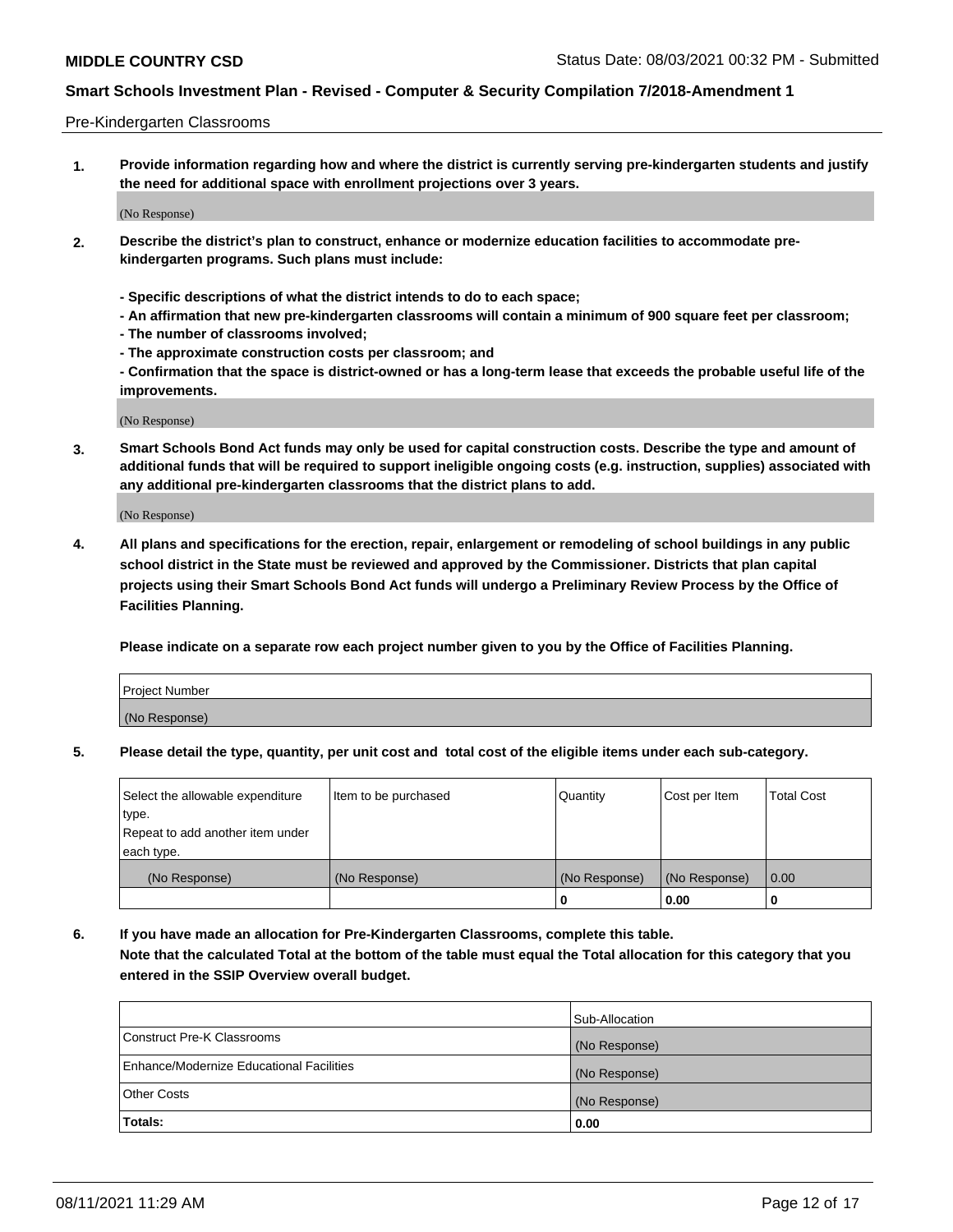Replace Transportable Classrooms

**1. Describe the district's plan to construct, enhance or modernize education facilities to provide high-quality instructional space by replacing transportable classrooms.**

(No Response)

**2. All plans and specifications for the erection, repair, enlargement or remodeling of school buildings in any public school district in the State must be reviewed and approved by the Commissioner. Districts that plan capital projects using their Smart Schools Bond Act funds will undergo a Preliminary Review Process by the Office of Facilities Planning.**

**Please indicate on a separate row each project number given to you by the Office of Facilities Planning.**

| Project Number |  |
|----------------|--|
|                |  |
| (No Response)  |  |

**3. For large projects that seek to blend Smart Schools Bond Act dollars with other funds, please note that Smart Schools Bond Act funds can be allocated on a pro rata basis depending on the number of new classrooms built that directly replace transportable classroom units.**

**If a district seeks to blend Smart Schools Bond Act dollars with other funds describe below what other funds are being used and what portion of the money will be Smart Schools Bond Act funds.**

(No Response)

**4. Please detail the type, quantity, per unit cost and total cost of the eligible items under each sub-category.**

| Select the allowable expenditure | Item to be purchased | Quantity      | Cost per Item | Total Cost |
|----------------------------------|----------------------|---------------|---------------|------------|
| ∣type.                           |                      |               |               |            |
| Repeat to add another item under |                      |               |               |            |
| each type.                       |                      |               |               |            |
| (No Response)                    | (No Response)        | (No Response) | (No Response) | 0.00       |
|                                  |                      | u             | 0.00          |            |

**5. If you have made an allocation for Replace Transportable Classrooms, complete this table. Note that the calculated Total at the bottom of the table must equal the Total allocation for this category that you entered in the SSIP Overview overall budget.**

|                                                | Sub-Allocation |
|------------------------------------------------|----------------|
| Construct New Instructional Space              | (No Response)  |
| Enhance/Modernize Existing Instructional Space | (No Response)  |
| Other Costs                                    | (No Response)  |
| Totals:                                        | 0.00           |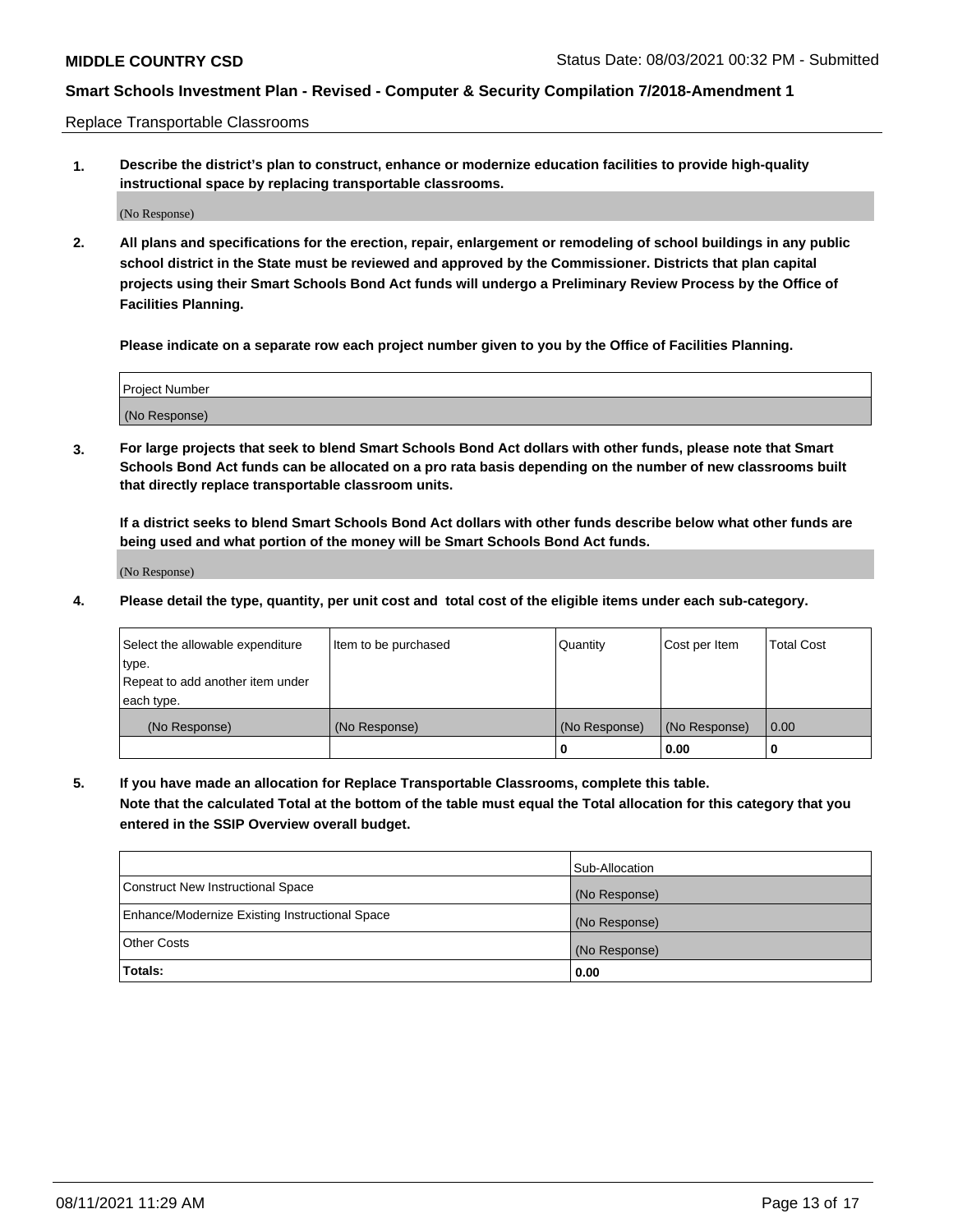### High-Tech Security Features

**1. Describe how you intend to use Smart Schools Bond Act funds to install high-tech security features in school buildings and on school campuses.**

This additional funding will be used to supplement our submission as part of our plan titled 'Computer & Security Compilation 7/2018.' The plan was based on information a few years old at this point, which is a millenium in terms of technology available today.

**2. All plans and specifications for the erection, repair, enlargement or remodeling of school buildings in any public school district in the State must be reviewed and approved by the Commissioner. Smart Schools plans with any expenditures in the High-Tech Security category require a project number from the Office of Facilities Planning. Districts must submit an SSBA LOI and receive project numbers prior to submitting the SSIP. As indicated on the LOI, some projects may be eligible for a streamlined review and will not require a building permit. Please indicate on a separate row each project number given to you by the Office of Facilities Planning.**

| <b>Project Number</b> |  |
|-----------------------|--|
|                       |  |

58-02-11-06-7-999-010

- **3. Was your project deemed eligible for streamlined Review?**
	- Yes
	- $\boxtimes$  No
- **4. Include the name and license number of the architect or engineer of record.**

| Name        | License Number |
|-------------|----------------|
| Joseph Mile | 2877           |

**5. Please detail the type, quantity, per unit cost and total cost of the eligible items under each sub-category.**

| Select the allowable expenditure<br>type.<br>Repeat to add another item under<br>each type. | Item to be purchased                                                       | Quantity | Cost per Item | <b>Total Cost</b> |
|---------------------------------------------------------------------------------------------|----------------------------------------------------------------------------|----------|---------------|-------------------|
| <b>Entry Control System</b>                                                                 | Door Status Monitors, Locking<br>Hardware, Lock/Unlock Control,<br>Cabling | 15       | 10,398.95     | 155,984.25        |
| <b>Entry Control System</b>                                                                 | Software and Licensing                                                     | 15       | 12,317.45     | 184,761.75        |
| <b>Entry Control System</b>                                                                 | Integration and Installation Labor                                         | 15       | 46,026.14     | 690,392.10        |
| <b>Entry Control System</b>                                                                 | Reduction in card reader expense                                           | $-1$     | 35,480.00     | $-35,480.00$      |
| <b>Entry Control System</b>                                                                 | Reduction in visitor entry management<br>system expense                    | $-1$     | 29,934.00     | $-29,934.00$      |
| <b>Entry Control System</b>                                                                 | <b>Student Entry Management System</b>                                     | 4        | 25,000.00     | 100,000.00        |
| <b>Entry Control System</b>                                                                 | Interior Blue Strobe Lights                                                | 120      | 1,058.00      | 126,960.00        |
| <b>Entry Control System</b>                                                                 | <b>Exterior Blue Strobe Lights</b>                                         | 120      | 1,229.00      | 147,480.00        |
| <b>Entry Control System</b>                                                                 | <b>Field Cluster Strobe Lights</b>                                         | 126      | 1,264.00      | 159,264.00        |
| <b>Entry Control System</b>                                                                 | Principal Lockdown Message                                                 | 14       | 1,537.00      | 21,518.00         |
| <b>Entry Control System</b>                                                                 | Emergency lockdown buttons (3 per<br>building - 15 buildings)              | 45       | 1.607.00      | 72,315.00         |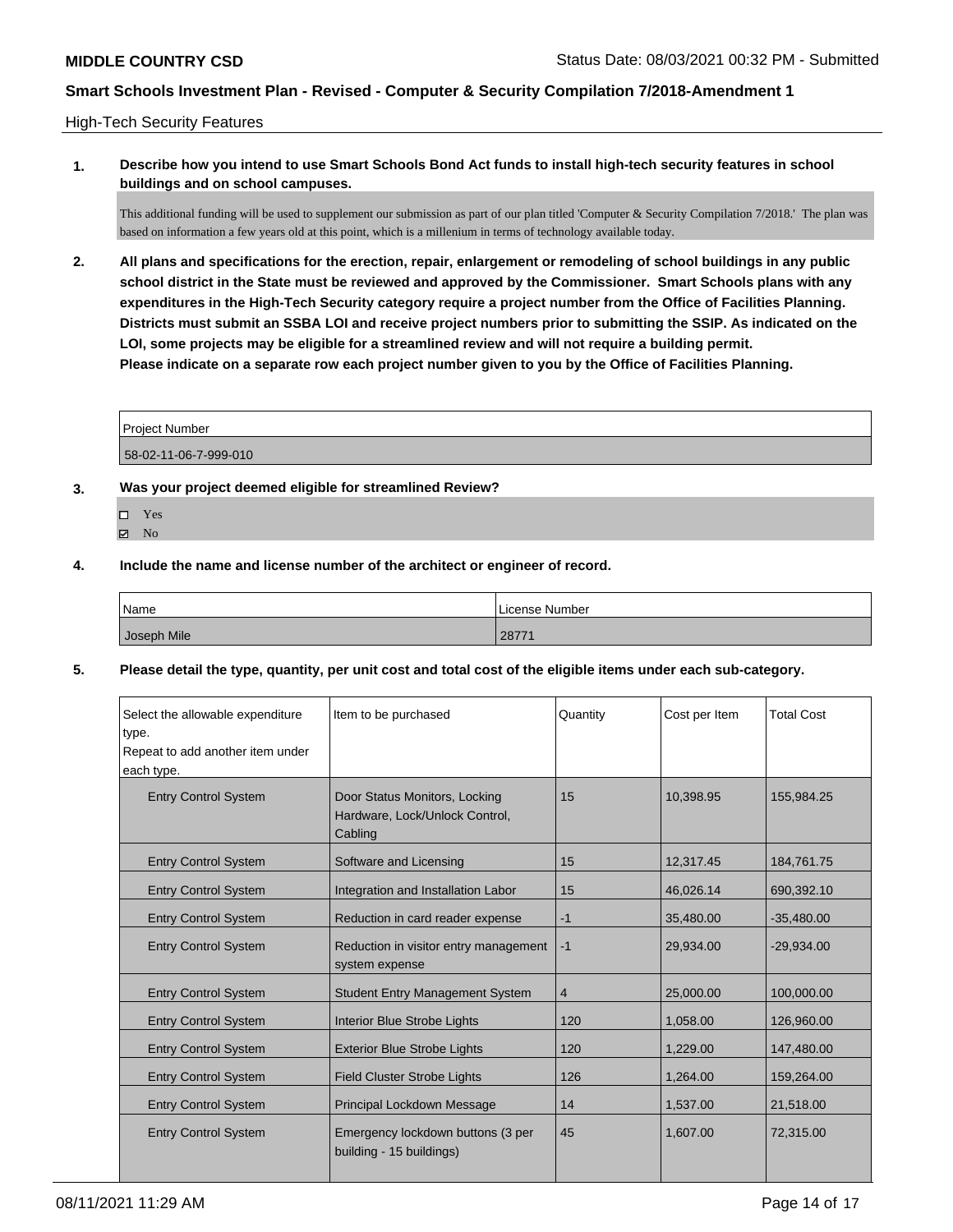High-Tech Security Features

| Select the allowable expenditure             | Item to be purchased                                              | Quantity | Cost per Item | <b>Total Cost</b> |
|----------------------------------------------|-------------------------------------------------------------------|----------|---------------|-------------------|
| type.                                        |                                                                   |          |               |                   |
| Repeat to add another item under             |                                                                   |          |               |                   |
| each type.                                   |                                                                   |          |               |                   |
| <b>Electronic Security System</b>            | <b>Additional Surveillance Cameras</b><br>District Wide           | 70       | 822.00        | 57,540.00         |
| <b>Electronic Security System</b>            | Reduction in DVR/NVR expense                                      | $-1$     | 54,453.00     | $-54,453.00$      |
| <b>Electronic Security System</b>            | Increase in District Wide VOIP<br><b>Telephone System Expense</b> |          | 83.196.90     | 83.196.90         |
| <b>Capital-Intensive Security</b><br>Project | Cancellation of 3 Pre-K Vestibule<br>Projects                     | -1       | 201,555.00    | $-201,555.00$     |
|                                              |                                                                   | 541      | 505,878.44    | 1,477,990         |

**6. If you have made an allocation for High-Tech Security Features, complete this table. Enter each Sub-category Public Allocation based on the the expenditures listed in Table #5.**

|                                                      | Sub-Allocation |
|------------------------------------------------------|----------------|
| Capital-Intensive Security Project (Standard Review) | $-201,555.00$  |
| Electronic Security System                           | 86,283.90      |
| <b>Entry Control System</b>                          | 1,593,261.10   |
| Approved Door Hardening Project                      | (No Response)  |
| <b>Other Costs</b>                                   | (No Response)  |
| <b>Totals:</b>                                       | 1,477,990.00   |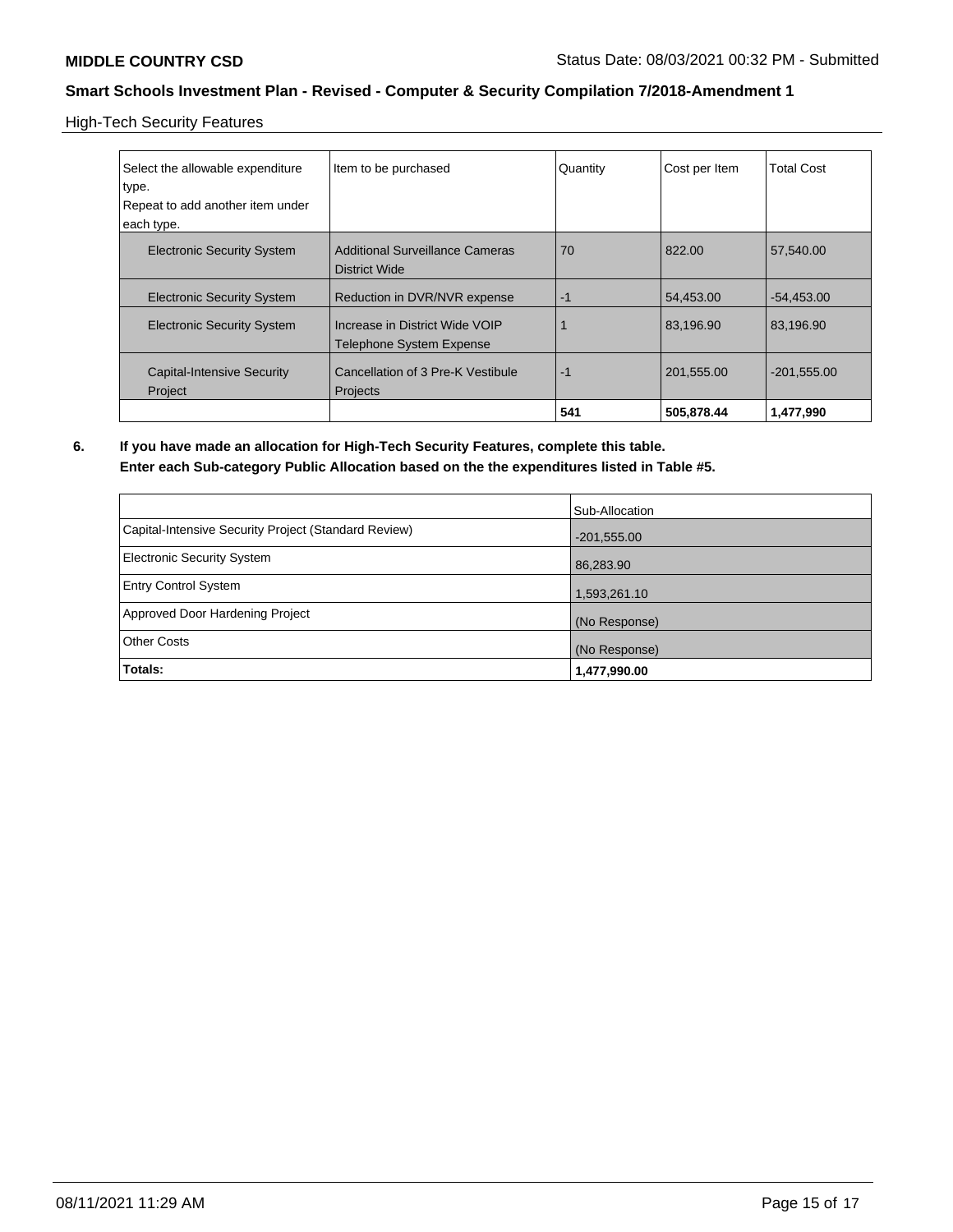Non-Public Schools

**1. Describe your plan to utilize SSBA funds to purchase devices and loan to the nonpublic schools within your district. Please specify what devices have been requested by the nonpublic schools. If the nonpublic schools have not finalized requests, the district should provide the date nonpublic schools will submit the request by.**

**Please note: If this plan has been identified as a Remote Learning Plan to be submitted and reviewed on an expedited basis, the district should state that they will reach out to the nonpublic schools upon submission of the application, in lieu of responding to the question above.**

(No Response)

**2. A final Smart Schools Investment Plan cannot be approved until school authorities have adopted regulations specifying the date by which requests from nonpublic schools for the purchase and loan of Smart Schools Bond Act classroom technology must be received by the district.**

By checking this box, you certify that you have such a plan and associated regulations in place that have been made public.

**2a. Please enter the date each year nonpublic schools must request loanable items from the school district. This date cannot be earlier than June 1 of the previous school year.**

(No Response)

#### **3. Final 2014-15 BEDS Enrollment to calculate Nonpublic Sharing Requirement (no changes allowed.)**

|              | <b>Public Enrollment</b> | <b>Nonpublic Enrollment</b> | Total Enrollment | Nonpublic Percentage |
|--------------|--------------------------|-----------------------------|------------------|----------------------|
| l Enrollment | 9,664                    | 127<br>$\mathsf{Z}$         | 9.791.00         | 1.30                 |

#### **4. Nonpublic Loan Calculator**

|                                                        | Loanable       | Loanable   | Additional       | l Estimated | Previously | l Cumulative | Final Per  | <b>Final Total</b> |
|--------------------------------------------------------|----------------|------------|------------------|-------------|------------|--------------|------------|--------------------|
|                                                        | School         | Classroom  | Nonpublic        | Per Pupil   | Approved   | Per Pupil    | Pupil Loan | Loan               |
|                                                        | l Connectivity | Technology | Loan             | Amount -    | Per Pupil  | Loan         | Amount -   | Amount -           |
|                                                        |                |            | (Optional)       | This Plan   | Amount(s)  | Amount       | This Plan  | This Plan          |
| Required Nonpublic 0.00<br>Loan                        |                | 470.866.00 |                  | 48.72       | 250.00     | 250.00       | 0.00       | 0.00               |
| Final Adjusted Loan<br>- (If additional loan<br>funds) | 0.00           | 470,866.00 | (No<br>Response) | 48.72       | 250.00     | 250.00       | 0.00       | 0.00               |

### **5. Nonpublic Share**

|                                          | Final Per Pupil Amount | Final Nonpublic Loan Amount |
|------------------------------------------|------------------------|-----------------------------|
| Pending and Previously<br>Approved Plans | 250.00                 | 31,750.00                   |
| This Plan                                | 0.00                   | 0.00                        |
| Total                                    | 250.00                 | 31,750.00                   |

### **6. Distribution of Nonpublic Loan Amount by School**

| l Nonpublic School Name              | 2018-19 K-12 Enrollment | Special Ed School? If Yes, not eligible |
|--------------------------------------|-------------------------|-----------------------------------------|
| OUR SAVIOR NEW AMERICAN SCHOOL   127 |                         | No.                                     |

**7. Please detail the type, quantity and per unit cost of the eligible items under each sub-category.**